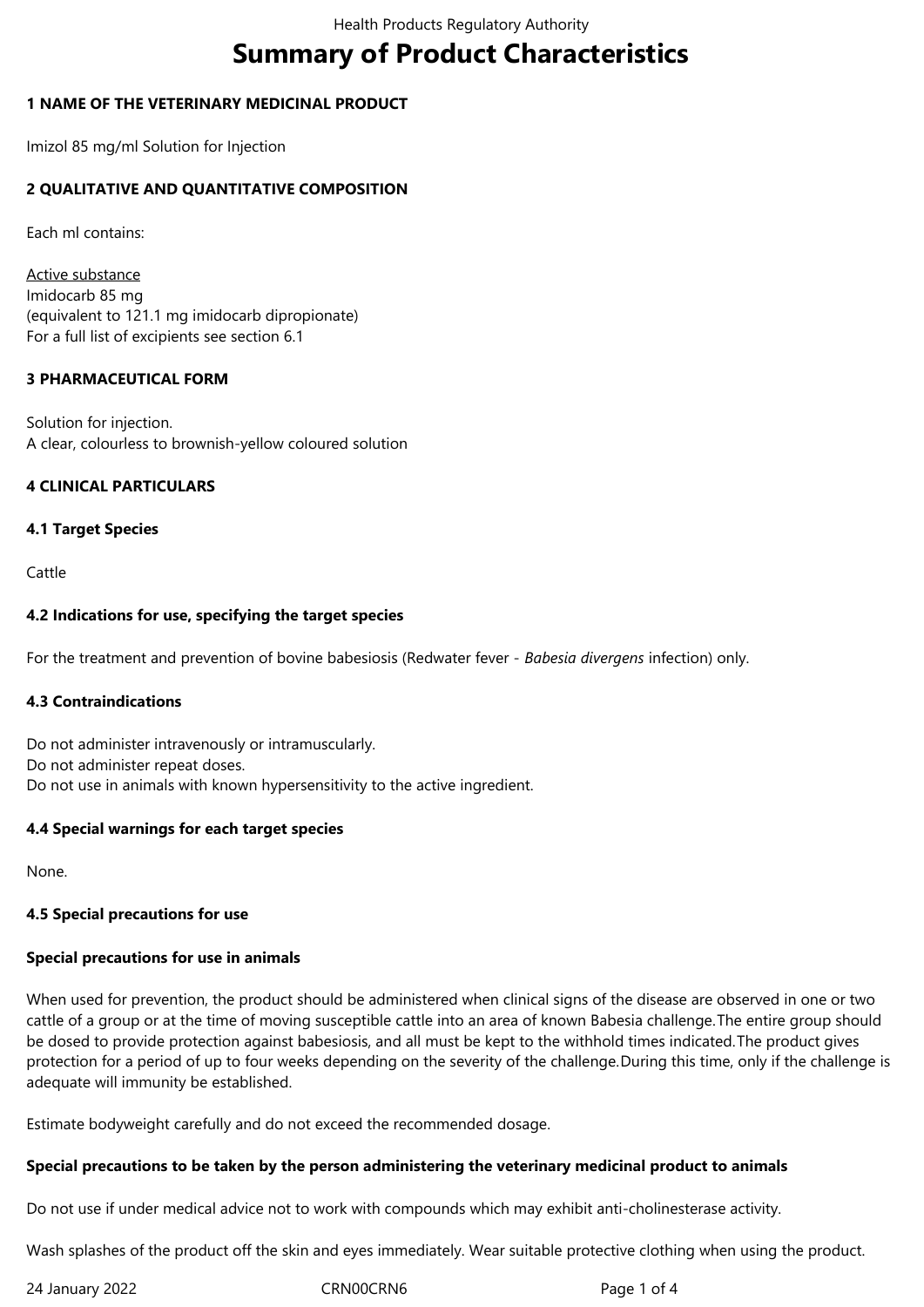Seek medical advice immediately if adverse signs indicative of anti-cholinesterase activity are experienced by operators. Adverse signs include hypersalivation and muscular tremor.

# **4.6 Adverse reactions (frequency and seriousness)**

Animals may show cholinergic signs after dosing. It may be possible to alleviate these side effects by treatment with atropine sulphate.

While side-effects (salivation, discomfort, muscle tremors, tachycardia, cough, colic) are rare, they do occur and deaths from anaphylactoid reactions have been recorded following product use.

# **4.7 Use during pregnancy, lactation or lay**

Pregnancy:

Imidocarb has been shown to be non-teratogenic in laboratory studies in rats and rabbits.

Treatment of pregnant animals has demonstrated that although the compound does cross the placental barrier there does not appear to be an adverse effect on the foetus or calf.

# **4.8 Interaction with other medicinal products and other forms of interactions**

Do not administer with cholinesterase inhibitors.

# **4.9 Amounts to be administered and administration route**

Route of administration: Subcutaneous injection only.

#### Dose rate: **Indication Dose**

Therapy (treatment) 1.0 ml/ 100 kg body weight Prevention 2.0 ml/ 100 kg body weight

The product should be administered on a single occasion only. The rubber stopper should be limited to a maximum of ten piercings.

Do not administer by the intramuscular or intravenous route.

# **4.10 Overdose (symptoms, emergency procedures, antidotes), if necessary**

At 1.75 x the recommended therapeutic dose, signs consistent with anti-cholinergic activity started to appear. Overdose is treated with atropine sulphate. Death can result at doses of 5 x the recommended therapeutic dose or greater.

# **4.11 Withdrawal period(s)**

Meat and offal: 213 days.

Milk: 21 days.

# **5 PHARMACOLOGICAL or IMMUNOLOGICAL PROPERTIES**

Pharmacotherapeutic group: Antiprotozoals, Carbanilides, imidocarb. ATC vet code: QP51AE01.

## **5.1 Pharmacodynamic properties**

Imidocarb dipropionate is a substituted carbanilide, used as an antiprotozoan treatment for the control of *Babesia* spp. Little is known about the mode-of-action of imidocarb dipropionate. It appears that imidocarb acts directly on the parasite, causing alteration in number and size of nuclei and in morphology (vacuolation) of the cytoplasm. The antiprotozoan activity is derived from the carbanilide acting on glycolyis of the parasite. This is the result of this class of drugs giving rise to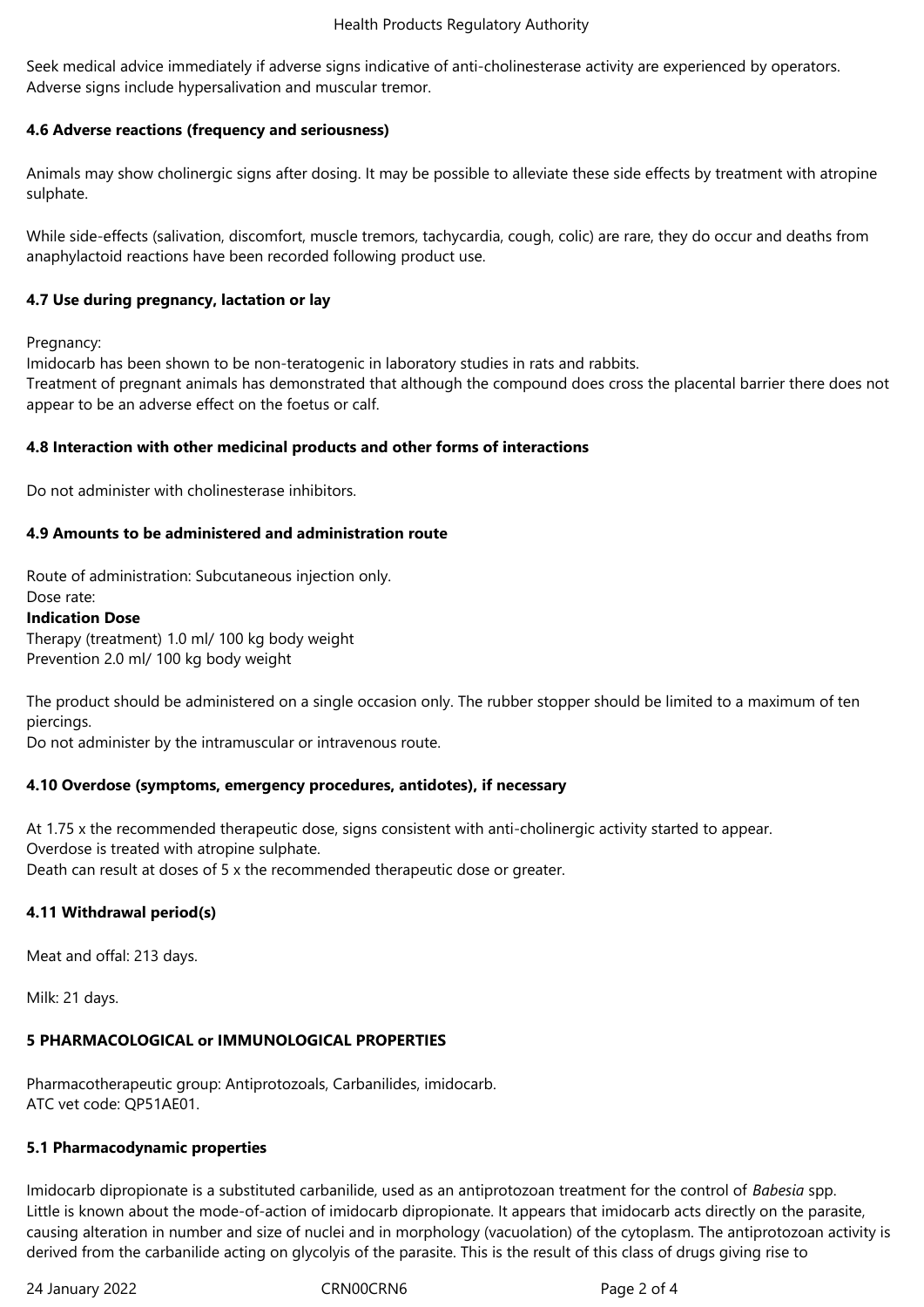## Health Products Regulatory Authority

hypoglycaemia in the host. *Babesia* as well as many other parasites like trypanosomes depend upon host glucose for aerobic glycolysis. There is also a selective blocking effect on the replication of the quinetoplastic DNA of the parasite.

# **5.2 Pharmacokinetic particulars**

Pharmacokinetic studies have been conducted with imidocarb dipropionate and have demonstrated that it has a long duration of activity, as a result of its slow metabolism and binding to plasma and tissue protein.

A radio-labelled study in lactating and non-lactating cattle, with imidocarb dipropionate being administeredsubcutaneously at a dose rate of 3 mg/kg body weight, demonstrated that imidocarb dipropionate was slowly excreted so that by 10 days post-dosing only half the dose had been excreted. Main route of excretion was via the faeces. Blood levels peaked at a mean level of 1.3 mg equivalents/kg 1 hour after injection. Milk levels peaked at a mean 0.37 mg equivalents/kg 24 hours post administration, and then depleted with ahalf-life of about 24 hours. All excreted material was mostly parent compound.

Other work has shown that imidocarb dipropionate can pass the placental barrier.

# **6 PHARMACEUTICAL PARTICULARS**

# **6.1 List of excipients**

Propionic acid Water for Injections

# **6.2 Major incompatibilities**

In the absence of compatibility studies, this veterinary medicinal product must not be mixed with other veterinary medicinal products.

# **6.3 Shelf-life**

Shelf life of the veterinary medicinal product as packaged for sale: 18 months. Shelf life after first opening the immediate packaging: 28 days.

## **6.4 Special precautions for storage**

Do not store above 25°C. Protect from light. Do not freeze.

## **6.5 Nature and composition of immediate packaging**

100 ml multi-dose neutral amber glass Type 1 bottles sealed with a chlorobutyl rubber stopper and aluminium collar or a bromobutyl rubber stopper and flip-off aluminium seal with a polypropylene cap.

# **6.6 Special precautions for the disposal of unused veterinary medicinal products or waste materials derived from the use of such products**

Any unused veterinary medicinal product or waste materials derived from such veterinary medicinal product should be disposed of in accordance with local requirements.